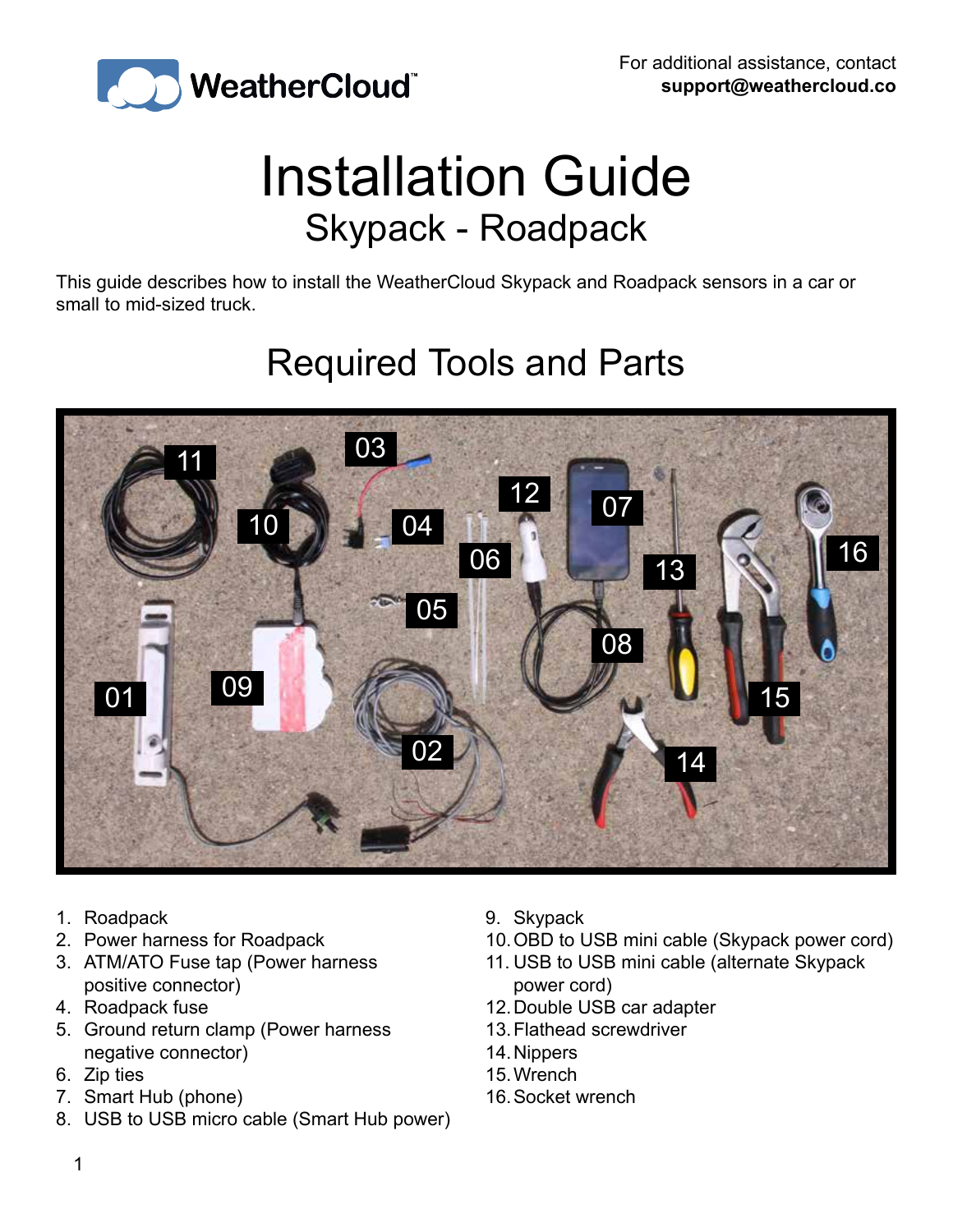## **Contents**

#### Roadpack Installation

| 2. Insert fuse into fuse tap and plug into car3 |  |
|-------------------------------------------------|--|
|                                                 |  |
|                                                 |  |
|                                                 |  |
|                                                 |  |
|                                                 |  |
|                                                 |  |
|                                                 |  |

#### Skypack Installation

#### Smart Hub Installation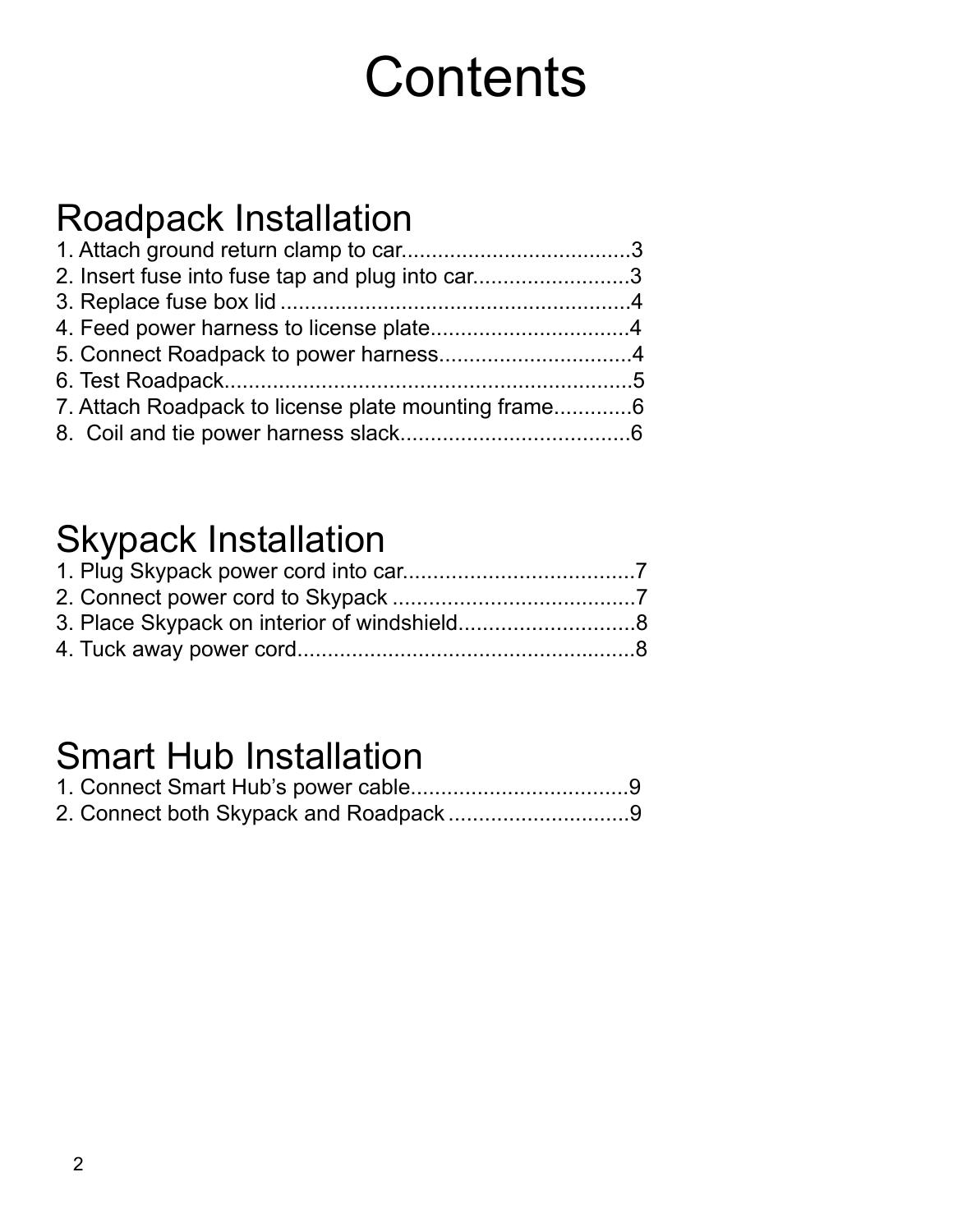## Roadpack Installation



#### 2. Insert fuse into fuse tap and plug into car

2.0 - Place the provided fuse into the fuse tap.

2.1 - Plug the entire fuse tap into an empty slot in the fuse box.

### 1. Attach ground return clamp to car

1.0 - Attach the ground return clamp to a nearby screw or any other grounding metal within reach of the black wire.



*Note: If there are no open spots in the*  fuse box proceed *with steps 2.2 and 2.3. Otherwise move on to Step 3.*

2.2 - Locate and remove the horn fuse.

2.3 Place the fuse you just removed into the second slot of the fuse tap.

2.4 - Plug the fuse tap in where the horn fuse was originally.





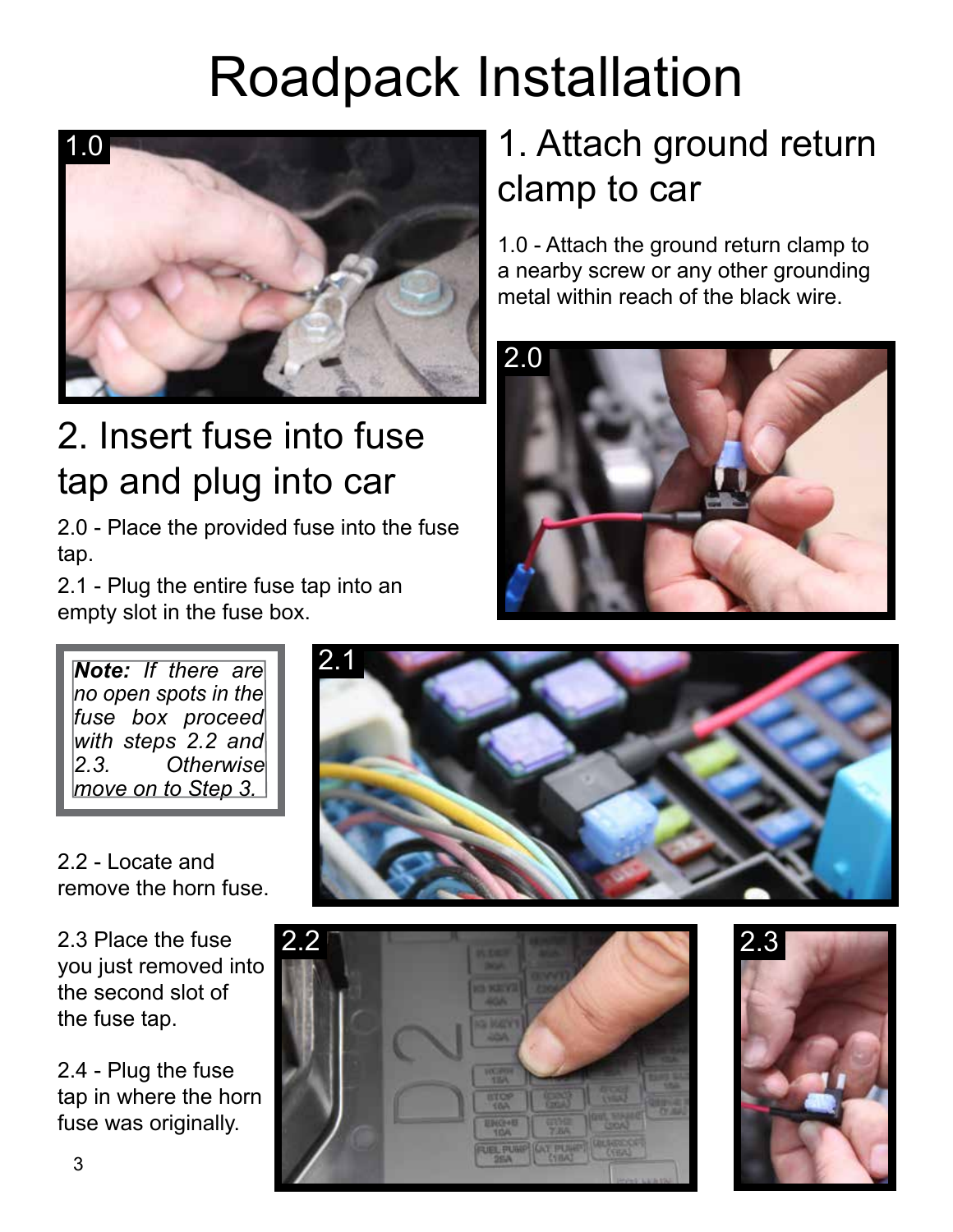### 3. Replace fuse box lid

3.0 - Make sure the wires don't get pinched or pulled loose when closing the lid.





#### 4. Feed power harness to license plate

4.0 - Feed the grey wire (black, plastic connector first), down through the hood near the radiator.

4.1 - Pull the cord out through the grill or from beneath the car, where it can easily reach the license plate.



#### 5. Connect Roadpack to power harness

5.0 - Near the front bumper, connect the male connector from the Roadpack to the female connector of the power harness.



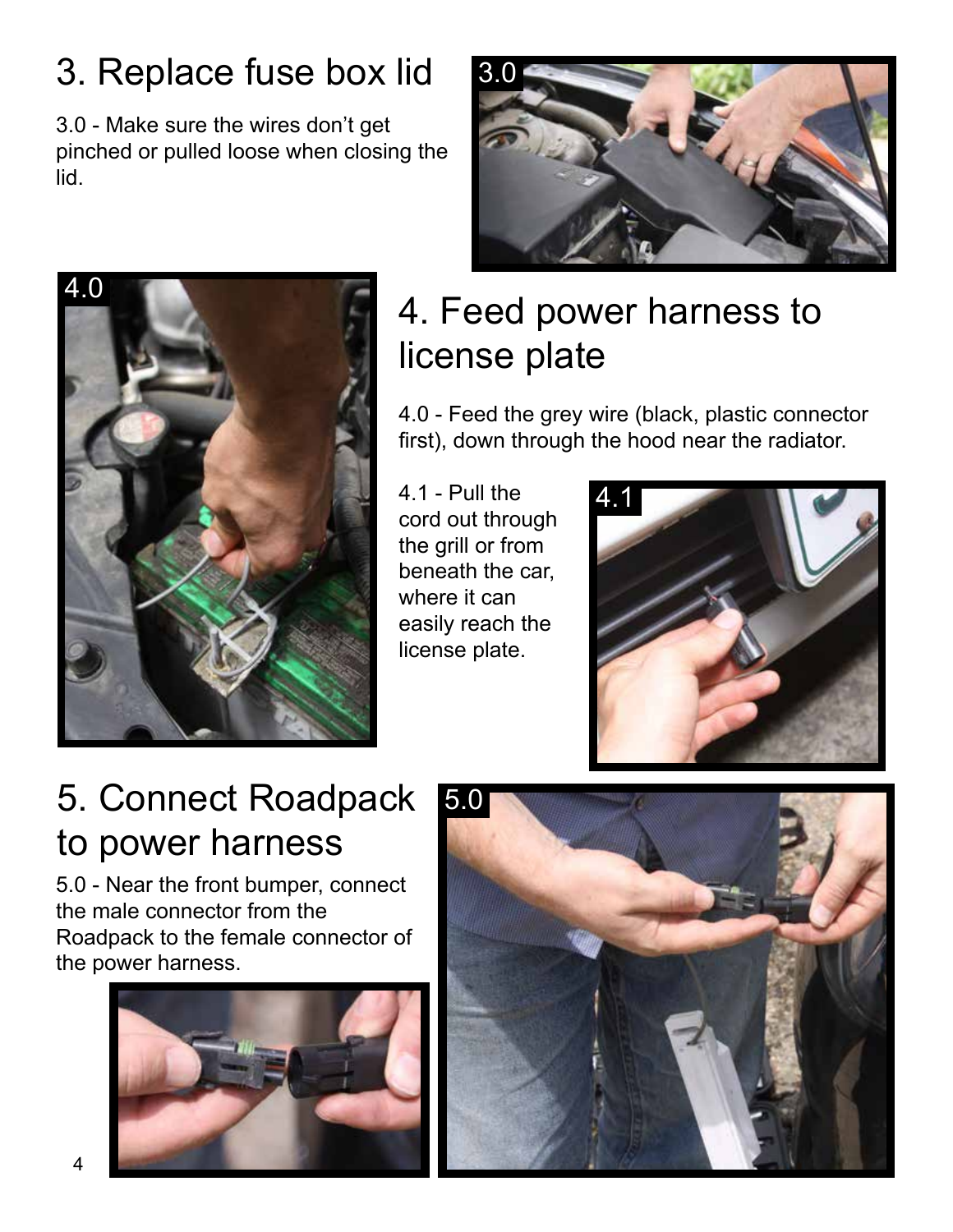#### 6. Test Roadpack

If the Roadpack is powered correctly, it should be able to connect to the Smart Hub.

6.0 - Power on the provided Smart Hub. The WeatherCloud app will start automatically.

6.1 - Hold the Smart Hub close to the sensor pack for quicker connection while testing.

6.2 - Swipe up or down to get to the device connectivity screen. Tap the blue scan button at the top right and, when it appears, tap the Roadpack. To ensure you're connecting to the right device, match the last four digits of the device number on

the screen with the number printed on the Roadpack case.

6.3 - Swipe up or down again to return to the main screen of the app and watch for the Roadpack icon to turn from red to green.







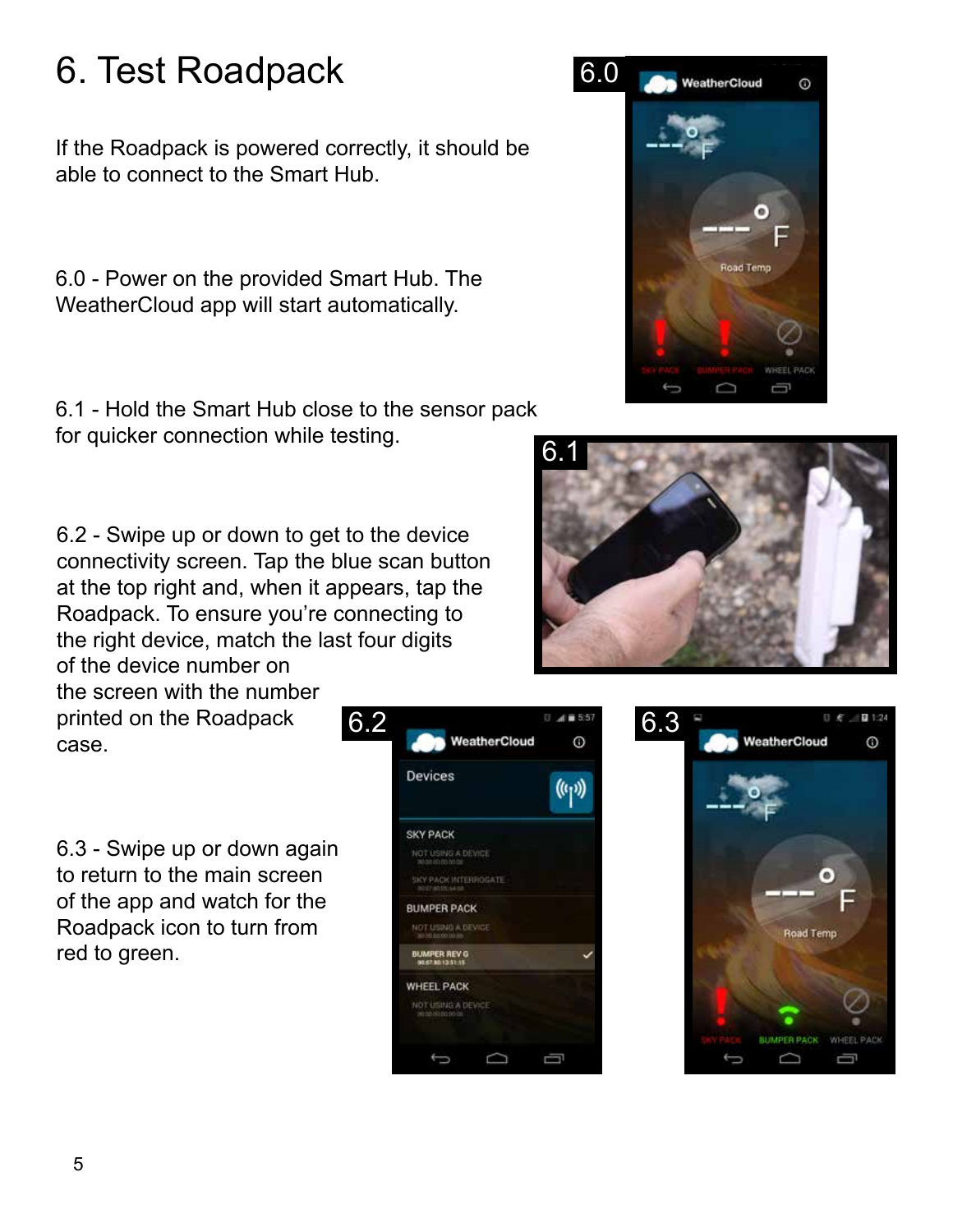#### 7. Attach Roadpack to license plate mounting frame

7.0 - Remove the top two screws that hold the license plate in place. Use the provided, longer screws to attach the Roadpack.

7.1 7.1 - When attached correctly, the "WeatherCloud" logo on the Roadpack will be right-side up and the street temperature barrel will be pointed down slightly toward the ground. The front section of the Roadpack can pivot up and down to adjust as needed.





#### 8. Coil and tie power harness slack

8.0 - Neatly coil the power harness slack and attach it to a secure and out-of-the-way location under the hood with the provided zip ties. Use the nippers to clip the tails off the zip ties.

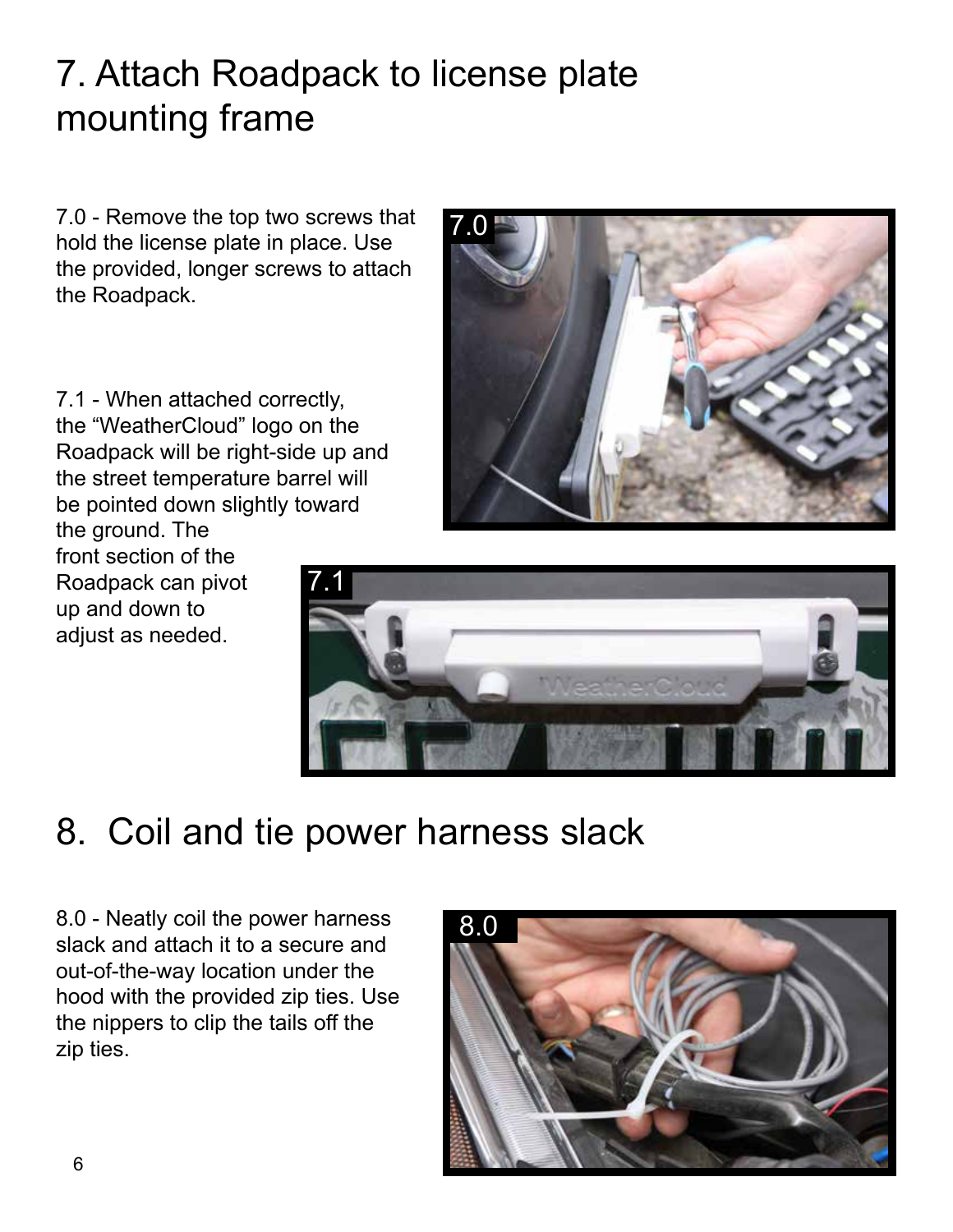# Skypack Installation

### 1. Plug Skypack power cord into car

#### **Two options:**

**A) OBD/USB mini (preferred) B) USB/USB mini**

**Note:** If your car's OBD port is easily accessible, this will be the better option. It will ensure 24 hour power and will leave your double USB adapter with one extra slot available for other devices. Use the car's owner manual to locate the OBD port, often beside or below the steering wheel.

#### **A) OBD/USB mini**

Attach the OBD connector to the car's OBD port.

#### **B) USB/USB mini**

Plug the provided double USB adapter into the car's cigarette lighter jack. Plug the USB cable into the adapter's 1 Amp slot, labeled 1A.





### 2. Connect power cord to Skypack

2.0 - Plug either the OBD or USB cord into the Skypack.

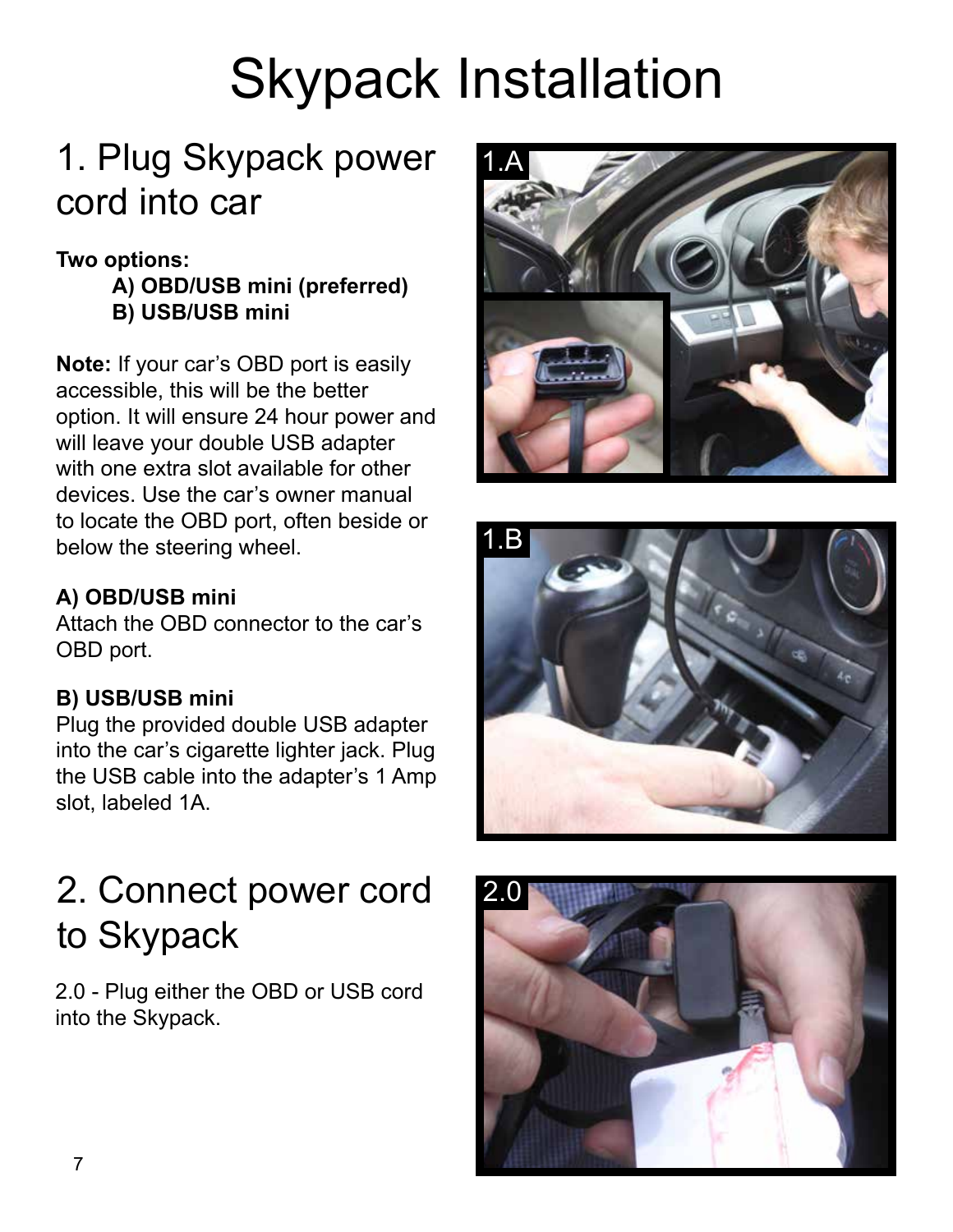#### 3. Place Skypack on interior of windshield

3.0 - Remove the red tape from the adhesive on the back of the Skypack.

Adhere the Skypack, clouds facing down, in a place on the inside of the windshield where the wipers will pass over it fully when in motion.

Make sure the Skypack does not obstruct the driver's vision.

- 3.1 Example: Lower left corner
- 3.2 Example: Upper right corner

**Note:** The Skypack adhesive will allow the device to be removed and replaced several times if reposition is necessary.



#### 4. Tuck away power cord

4.0 - Tuck the cord away to ensure it won't interfere with driving operations or pull loose by accident.

**Suggestion:** Use a seam in the dashboard, the weather stripping along the door frame, or the underside of the dash to hide the cord completely.